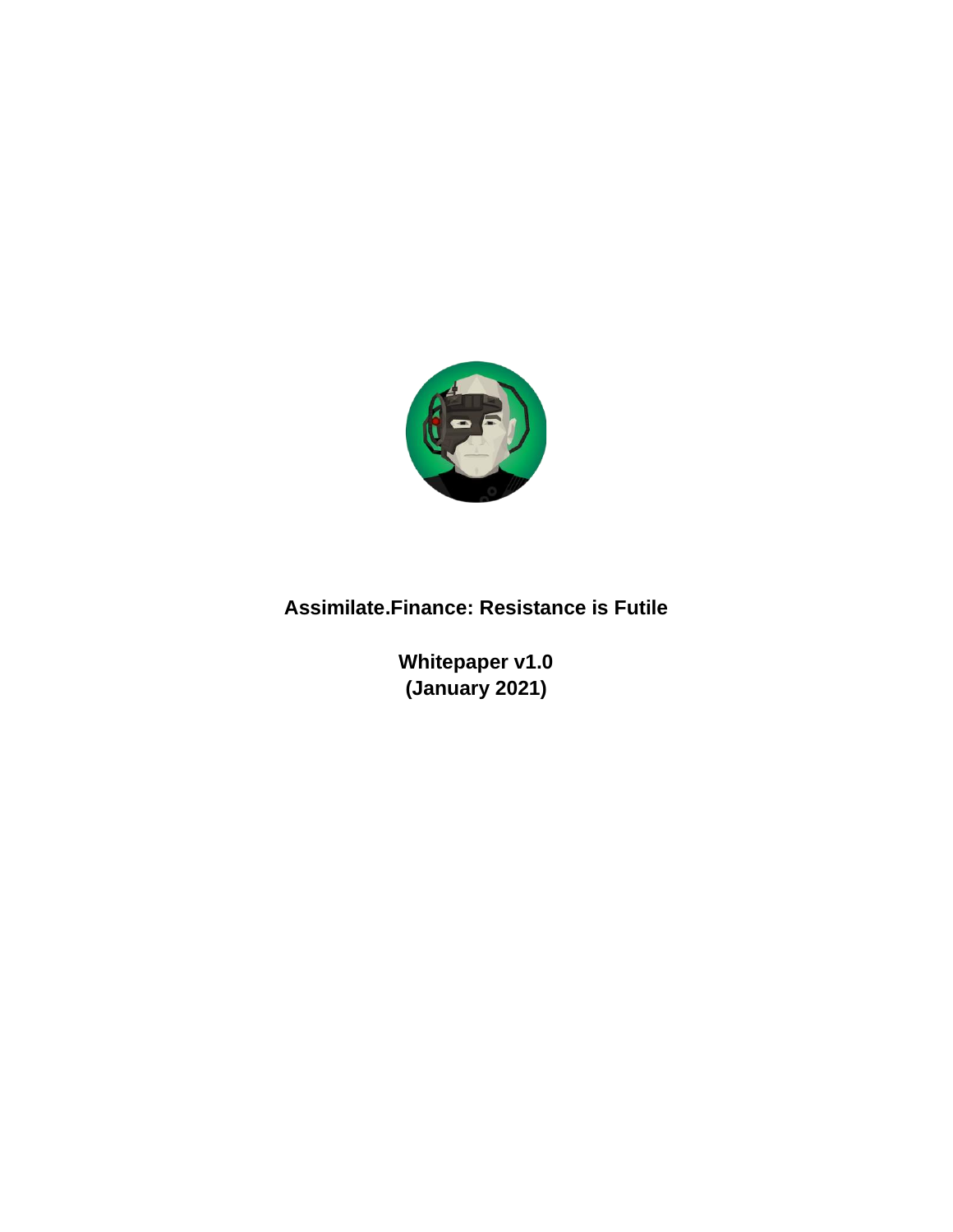### **Table of Contents**

| $\bf INTRODUCTION 3.23$ |
|-------------------------|
|                         |
|                         |
|                         |
|                         |
|                         |
|                         |
|                         |
|                         |
|                         |
|                         |
|                         |
|                         |
|                         |
|                         |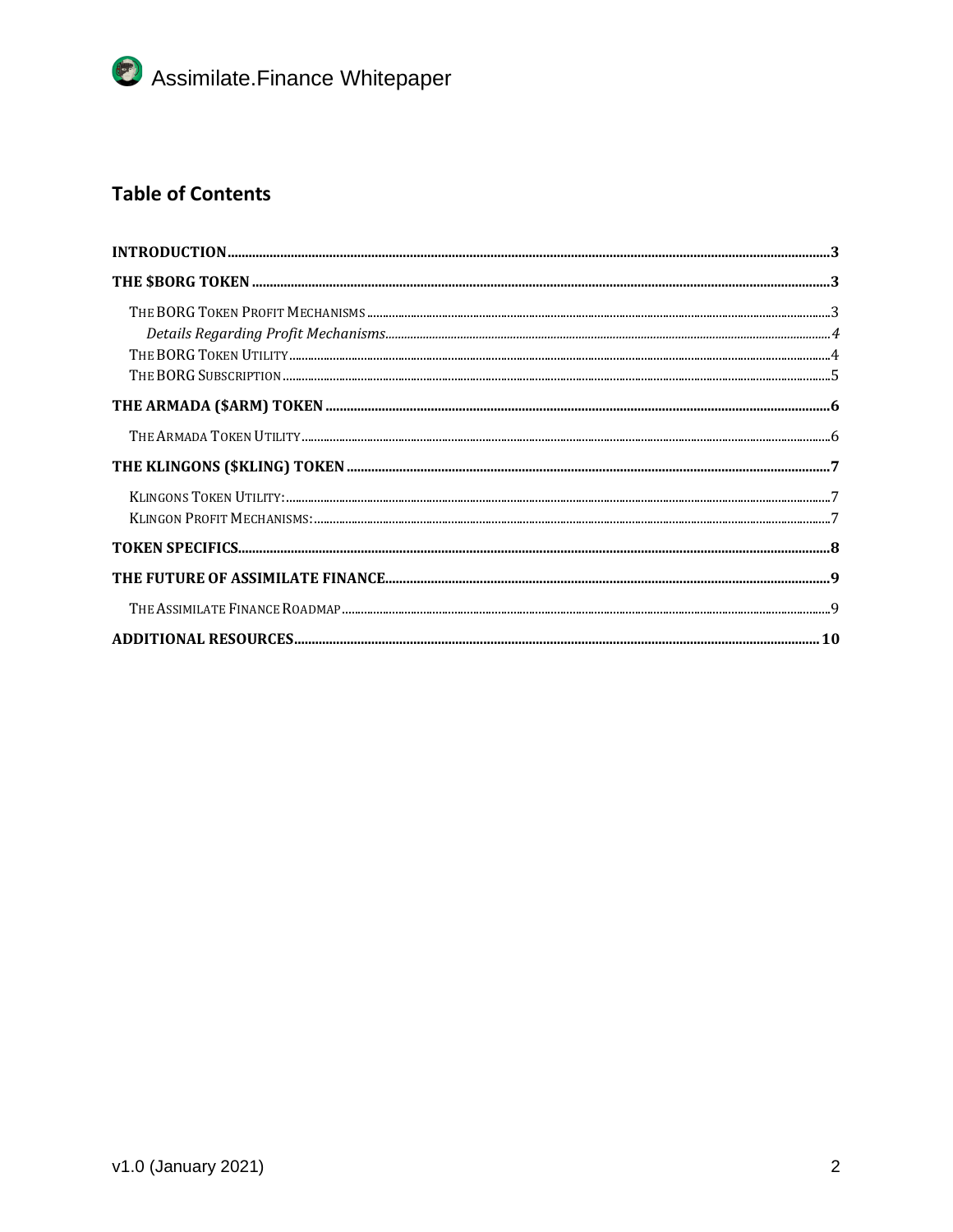## <span id="page-2-0"></span>**Introduction**

Assimilate Finance is a DeFi (Decentralized Finance) ecosystem completely themed around the Star Trek Universe. It is a collection of coins that use differing profit mechanisms, where each of them has specific utility and all of them are consolidated into one Universe.

Think of Assimilate Finance like a tree with multiple branches, the various coins have the Assimilate Finance ecosystem as their source of sustenance and each of these branches has specific functions they carry out, and at the end of the day, these functions bring growth to the parent tree in return.

The entire Borg Token ecosystem was rebranded to better represent the mission of the organization, which is a collection of non-ruggable tokens (**#WarOnRugs** approved) with strong branding and clear profit mechanisms.

# <span id="page-2-1"></span>The \$BORG Token

The **\$BORG** token was the first entry in the ecosystem and just like the Star Trek universe, \$BORG was the controlling entity of the ecosystem.

\$BORG is listed on Uniswap v2.0. The team is looking at the possibility of exchanges (Binance) as well, however, the profit mechanisms inherent in DeFi lend tend to keep these tokens out of exchanges because holders on an exchange (example, Binance, would not automatically receive the holder tax). In all cases, everything will be assimilated. Two new tokens (**\$KLING**, **\$ARM**) were later added to the ecosystem, these tokens in the ecosystem are assimilated by the BORG's profit mechanisms.

**\$BORG** is currently a **Governance and Self Staking** token with the new addition of being the Assimilate Finance Subscription token.

## <span id="page-2-2"></span>The BORG Token Profit Mechanisms

BORG Token has a number of profit mechanisms, these mechanisms include:

- **Assimilation on Transfer:** Similar t[o](https://cvault.finance/) [CORE,](https://cvault.finance/) an Adjustable Transfer Fee for Liquidity Generation.
- **Tax Delivered to Holders:** Similar t[o](https://reflect.finance/) [RFI,](https://reflect.finance/) Provides Gas-less self-staking Rewards to Holders.
- **Auto-Balancer:** Similar t[o](https://absorber.finance/) [Absorber,](https://absorber.finance/) features a Uniswap v2.0 LP Balancing Function with a Variable Threshold.
- **Highly Adjustable:** Configurable Fees, Taxation and Auto-Balancing Function, controlled by the BORG Collective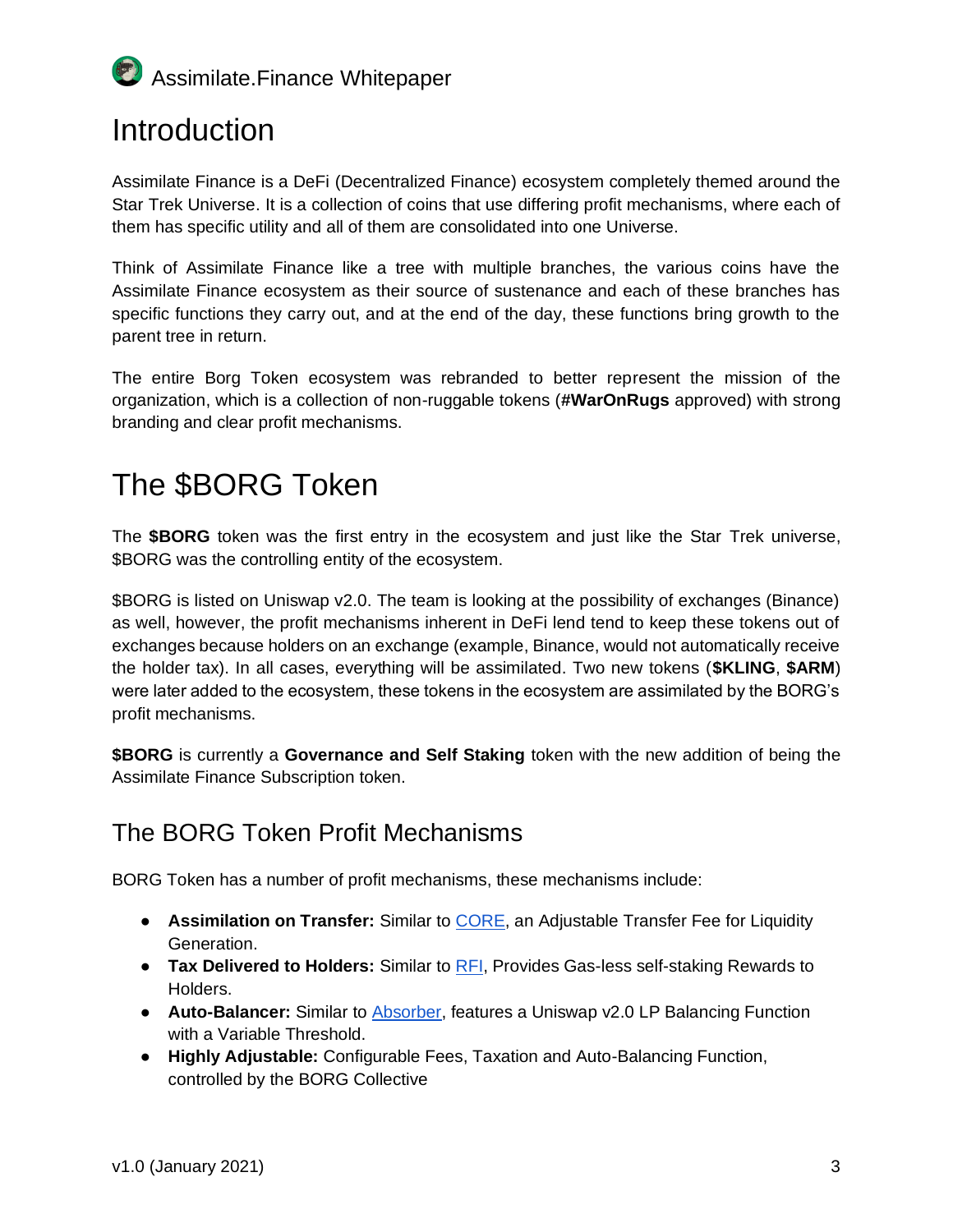<span id="page-3-0"></span>Details Regarding Profit Mechanisms

- **1. Assimilation on Transfer**—Right now set to 1%, this will send a small % of the transfer to the BORG contract address. Think of this like the BORG treasury where BORG tokens are withheld until the "Auto-Balance" feature is turned on.
- **2. Auto Tax to Holders**—Every transaction as of date delivers 2% to the holders automatically. The investor's balance increases without the need to stake tokens.
- **3. Auto-Balancer**—Right now set to disabled, this will take the tokens out of the BORG Treasury (Contract Address) and swap half for ETH, and then auto-pair the remaining tokens with that ETH to add to the liquidity pool. This increases our liquidity automatically.

### <span id="page-3-1"></span>The BORG Token Utility

By holding **\$BORG**, every investor is eligible to join th[e](https://snapshot.page/#/vote.theborg.eth) **[BORG Collective](https://snapshot.page/#/vote.theborg.eth)** which enables access to our premium services and enhanced information data streams. Th[e](https://snapshot.page/#/vote.theborg.eth) **[BORG Collective](https://snapshot.page/#/vote.theborg.eth)** is a Governance ecosystem that rules all other tokens in the Universe.

| snapshot / BORG Collective                                                                                       | ?<br>Connect wallet |
|------------------------------------------------------------------------------------------------------------------|---------------------|
| <b>BORG Collective</b><br><b>Proposals @</b>                                                                     |                     |
| All Active Pending Closed                                                                                        |                     |
| Pending BORG Subscription Cost<br>#QmaBfxu By 0x97e9d2Ce Core 4.4 BORG start 1/11/2021 end 1/17/2021             |                     |
| Active Armada Transfer Fees<br>#QmUGSUJ By 0x97e9d2Ce (Core) 4.4 BORG start 1/10/2021 end 1/17/2021              |                     |
| <b>Active BORG Transfer Fees</b><br>#OmfDyZj By 0x97e9d2Ce (Core) 4.4 BORG start 1/10/2021 end 1/17/2021         |                     |
| The Armada: Week 2: TX Fee<br><b>Closed</b><br>#QmVoRhh By 0x97e9d2Ce Core 4.4 BORG start 1/4/2021 end 1/10/2021 |                     |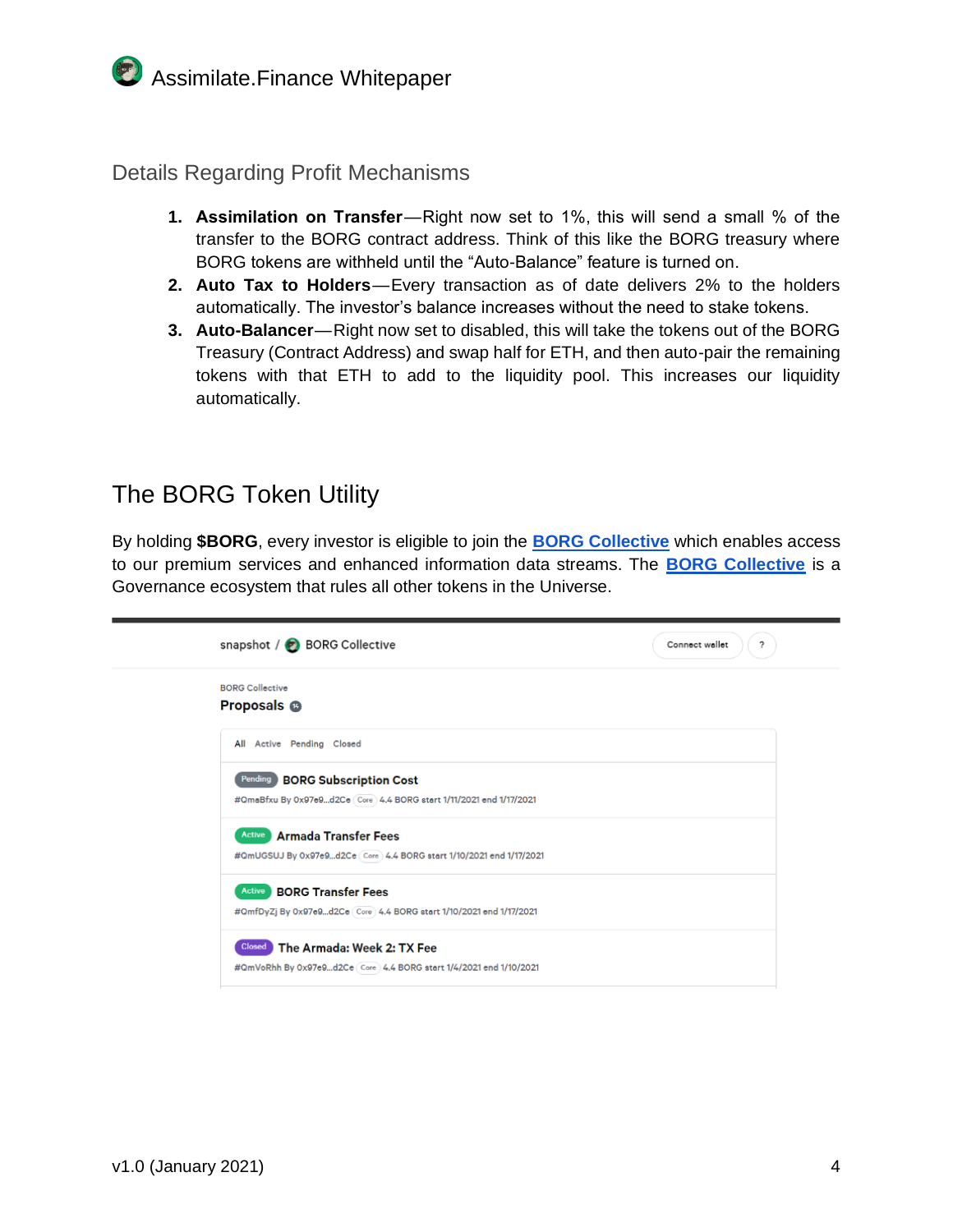## <span id="page-4-0"></span>The BORG Subscription

The first subscription benefit of **\$BORG** is direct access to the **"Locutus Updates"**

#### **What is the value of this subscription?**

- **News:** First Announcements on new products before we launch them on Uniswap or open a pre-sale.
- **Information:** Insight into development processes.

#### *Subscription Rate: 111 Base 10 = 7 Base 2*

#### **Current subscription validation: 111x \$BORG.**

This is not a paid subscription, but a validation of the investor's subscription by holding 111**x \$BORG** in the investor's wallet. The investors **\$BORG** is never moved during subscription validation.

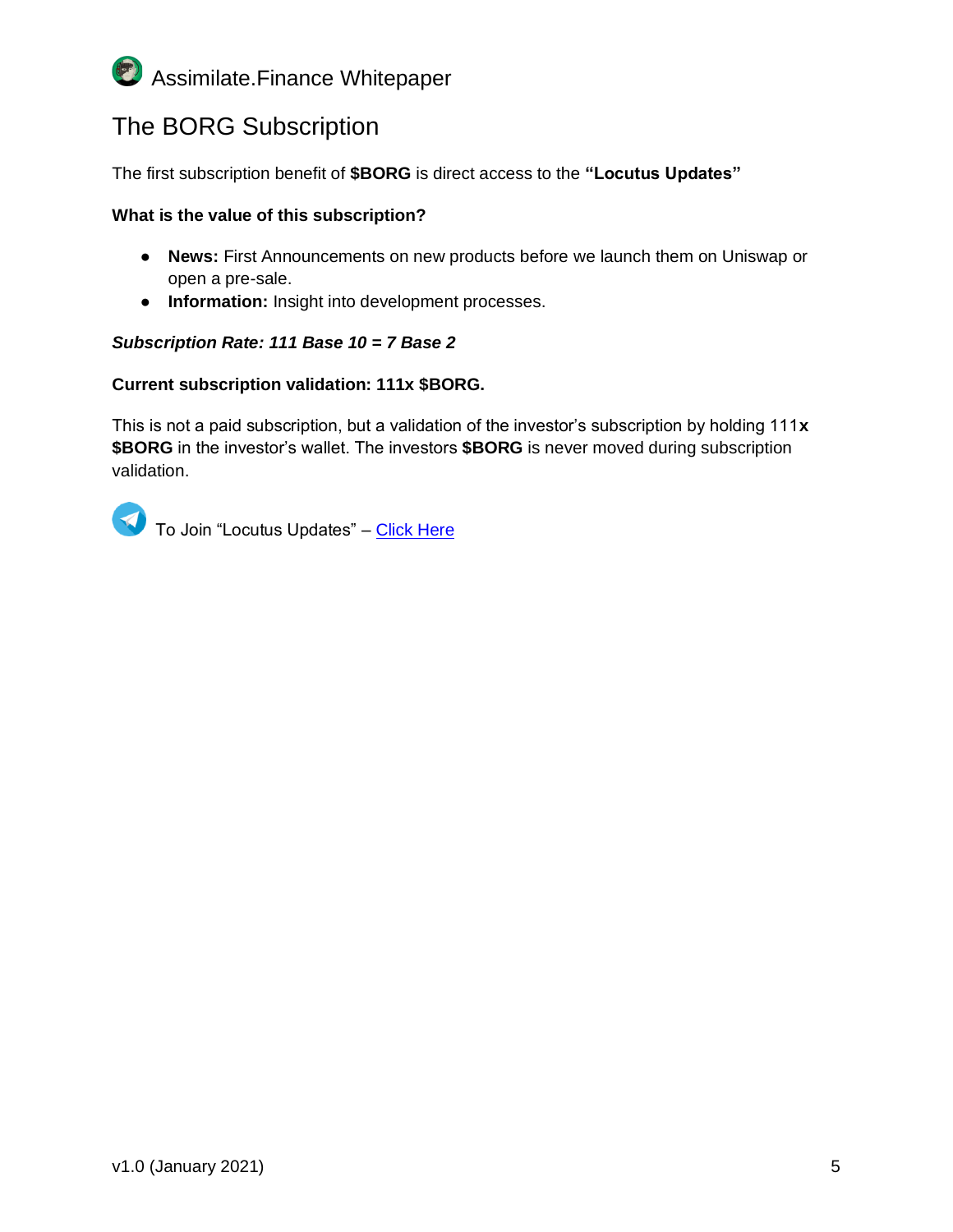

## <span id="page-5-0"></span>The Armada (\$ARM) Token



"The Armada" (\$ARM Token), represents Starfleet in the Assimilate Finance ecosystem, it has more liquidity, and has similar adjustable parameters, but all of them are controlled by th[e](https://snapshot.page/#/vote.theborg.eth) **[BORG Collective](https://snapshot.page/#/vote.theborg.eth)***.* The token is controlled by the **BORG**, and has two main profit mechanisms.

These Armada Profit Mechanisms are:

- **Lockup on Transfer:** This fee will lock up the tokens in the Armada contract forever, taking them out of circulation.
- **Tax Delivered to Holders:** Provides Gas-less self-staking Rewards to Holders.
- **Highly Adjustable:** Configurable Fees and Taxation Functions adjustable based on market demands.

### <span id="page-5-1"></span>The Armada Token Utility

The Armada Token also has two main utilities, these are:

- **Information Coin:** Access to advanced Blockchain data analysis and Etherscan.io insight.
- **AirDrop Subscription Coin:** Access to Telegram Room with Direct AirDrop of new Tokens.

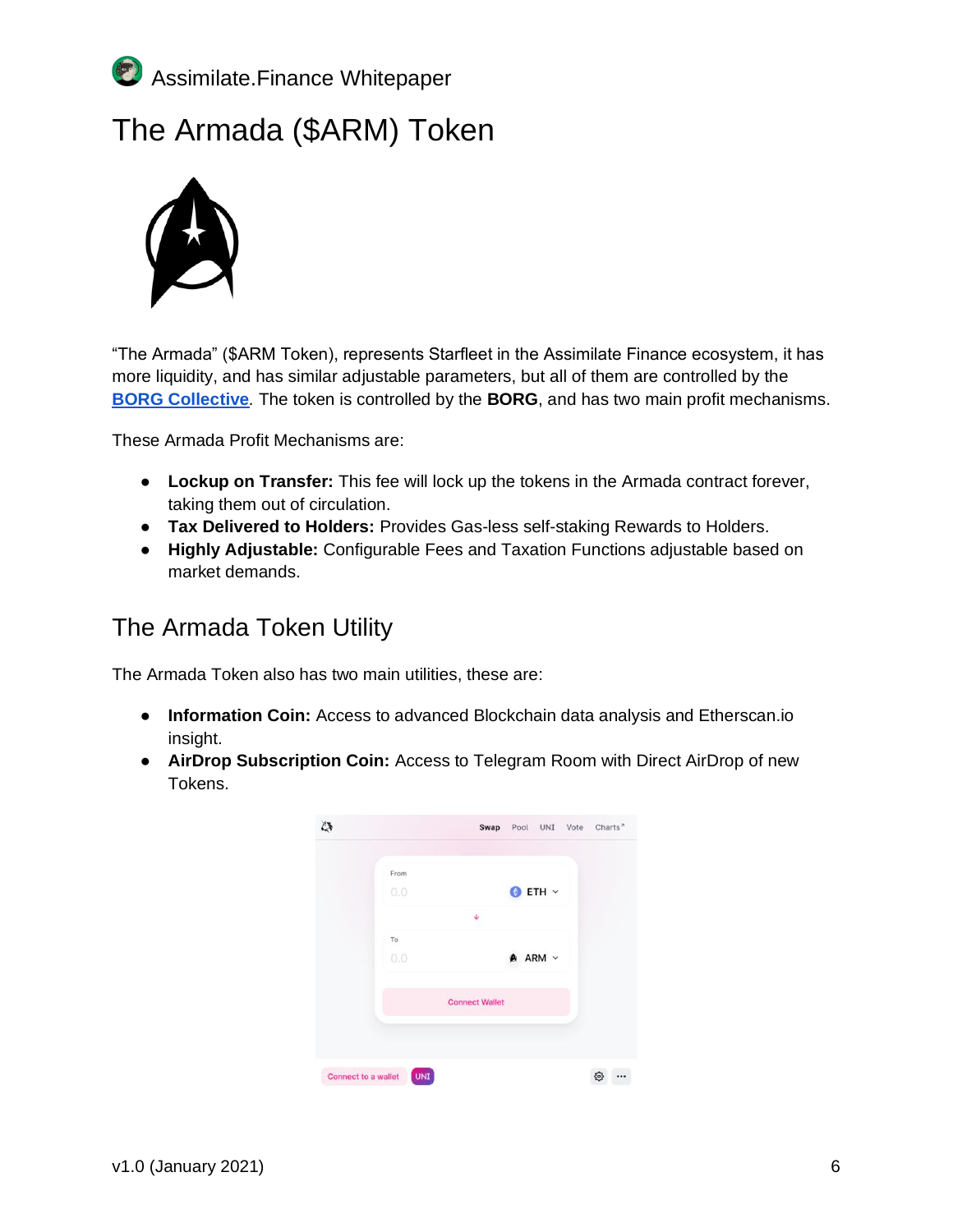

# <span id="page-6-0"></span>The Klingons (\$KLING) Token



The Klingons (**\$KLING**) token is a somewhat 0.1% Deflationary Ethereum coin which includes a Tax got back to holders emerging from every exchange.

#### <span id="page-6-1"></span>Klingons Token Utility:

● **New Token Pre-Sale Currency:** Used for fair distribution of tokens during pre-sale raises.

#### <span id="page-6-2"></span>Klingon Profit Mechanisms:

- **Tax Delivered to Holders:** Provides a variable (0.1% to 1%) self-staking reward to holders.
- **Deflationary:** Some of the Klingons die in battle. A small percentage of each transfer 0.1% is burned as these Klingons are retired from service thus reducing the circulating supply.

The deflationary mechanism of Klingons will send a percentage to 0x0 for destruction:

- From 0x6c7d893f48a2389... To 0x0000000000000... For 0.142346197321023243 & Klingons.eth... (KLING)
- From 0x6c7d893f48a2389... To Uniswap V2: KLING For 142.203851123702219828 & Klingons.eth... (KLING)
- From Uniswap V2: KLING To Uniswap V2: Router 2 For 0.161888336406250782 (\$197.69) Wrapped Ethe... (WETH)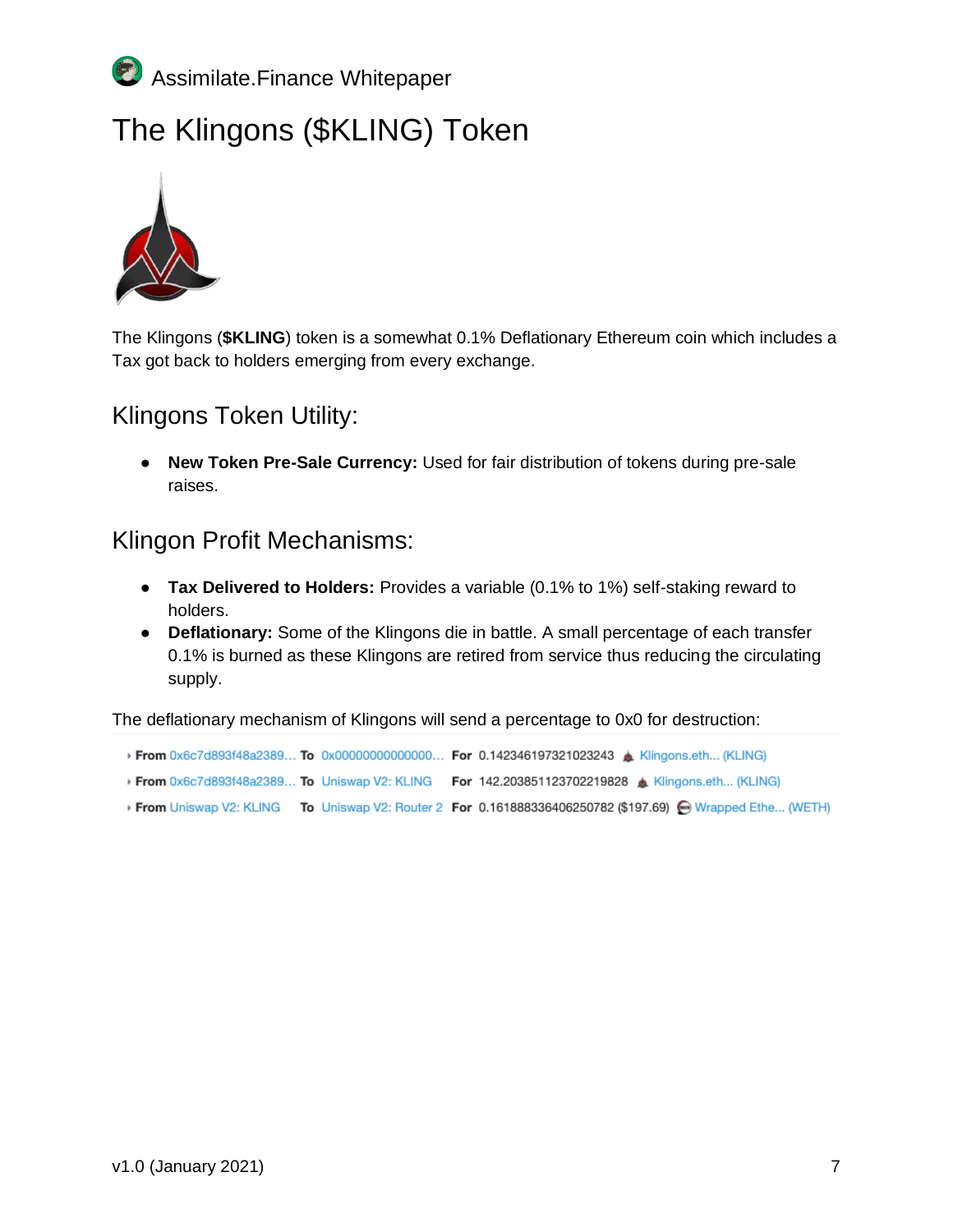

# <span id="page-7-0"></span>Token Specifics

#### **BORG Token Details:**

- **Name:** TheBorg.eth.link
- **Ticker:** \$BORG
- **Address:** 0xb3419f1ef282253296e92df6f85e113360a391f2
- **Decimals:** 18
- **Source Code[:](https://etherscan.io/address/0xb3419f1ef282253296e92df6f85e113360a391f2#code)** [Code Published on Etherscan.io](https://etherscan.io/address/0xb3419f1ef282253296e92df6f85e113360a391f2#code)
- **Price Chart[:](https://www.dextools.io/app/uniswap/pair-explorer/0x31c75845DA107F68DC745759Be9C6ddEAd5ee2F0)** [DexTools](https://www.dextools.io/app/uniswap/pair-explorer/0x31c75845DA107F68DC745759Be9C6ddEAd5ee2F0)
- **Liquidity Lock:** [Unicrypt Certified Liquidity](https://v2.unicrypt.network/pair/0x31c75845DA107F68DC745759Be9C6ddEAd5ee2F0) Locked
- **Buy on Uniswap v2.0[:](https://app.uniswap.org/#/swap?outputCurrency=0xb3419f1ef282253296e92df6f85e113360a391f2)** [BORG Token](https://app.uniswap.org/#/swap?outputCurrency=0xb3419f1ef282253296e92df6f85e113360a391f2)

#### **Armada Token Details:**

- **Name:** TheArmada.eth.link
- **Ticker:** \$ARM
- **Address:** 0x330046ce4ca9d4556f814B466cd72d1065f22F4c
- **Decimals:** 18
- **Source Code[:](https://etherscan.io/address/0x330046ce4ca9d4556f814B466cd72d1065f22F4c#code)** [Code Published on Etherscan.io](https://etherscan.io/address/0x330046ce4ca9d4556f814B466cd72d1065f22F4c#code)
- **Price Chart[:](https://www.dextools.io/app/uniswap/pair-explorer/0xa7ddf273e9d1eade13c6e5c51ffe35a23cd6feed)** [DexTools](https://www.dextools.io/app/uniswap/pair-explorer/0xa7ddf273e9d1eade13c6e5c51ffe35a23cd6feed)
- **Liquidity Lock:** [Unicrypt Certified Liquidity](https://v2.unicrypt.network/pair/0xa7ddf273e9d1eade13c6e5c51ffe35a23cd6feed) Locked
- **Buy on Uniswap v2.0[:](https://app.uniswap.org/#/swap?outputCurrency=0x330046ce4ca9d4556f814B466cd72d1065f22F4c)** [Armada Token](https://app.uniswap.org/#/swap?outputCurrency=0x330046ce4ca9d4556f814B466cd72d1065f22F4c)

#### **Klingons Token Details:**

- **Name:** Klingons.eth.link
- **Ticker:** \$KLING
- **Address:** 0xf24122d57F14e1B174C6b131BBab0Ea1C0876934
- **Decimals:** 18
- **Source Code[:](https://etherscan.io/address/0xf24122d57F14e1B174C6b131BBab0Ea1C0876934#code)** [Code Published on Etherscan.io](https://etherscan.io/address/0xf24122d57F14e1B174C6b131BBab0Ea1C0876934#code)
- **Price Chart[:](https://www.dextools.io/app/uniswap/pair-explorer/0x3aA2DAf0B4714E27b6924C8438DaC89772aBe889)** [DexTools](https://www.dextools.io/app/uniswap/pair-explorer/0x3aA2DAf0B4714E27b6924C8438DaC89772aBe889)
- **Liquidity Lock:** [Unicrypt Certified Liquidity](https://v2.unicrypt.network/pair/0x3aa2daf0b4714e27b6924c8438dac89772abe889) Locked
- **Buy on Uniswap v2.0[:](https://app.uniswap.org/#/swap?inputCurrency=ETH&outputCurrency=0xf24122d57f14e1b174c6b131bbab0ea1c0876934)** [Klingon Token](https://app.uniswap.org/#/swap?inputCurrency=ETH&outputCurrency=0xf24122d57f14e1b174c6b131bbab0ea1c0876934)

**For updates to the BORG, ARM and KLING token details see [here.](https://assimilate.finance/)**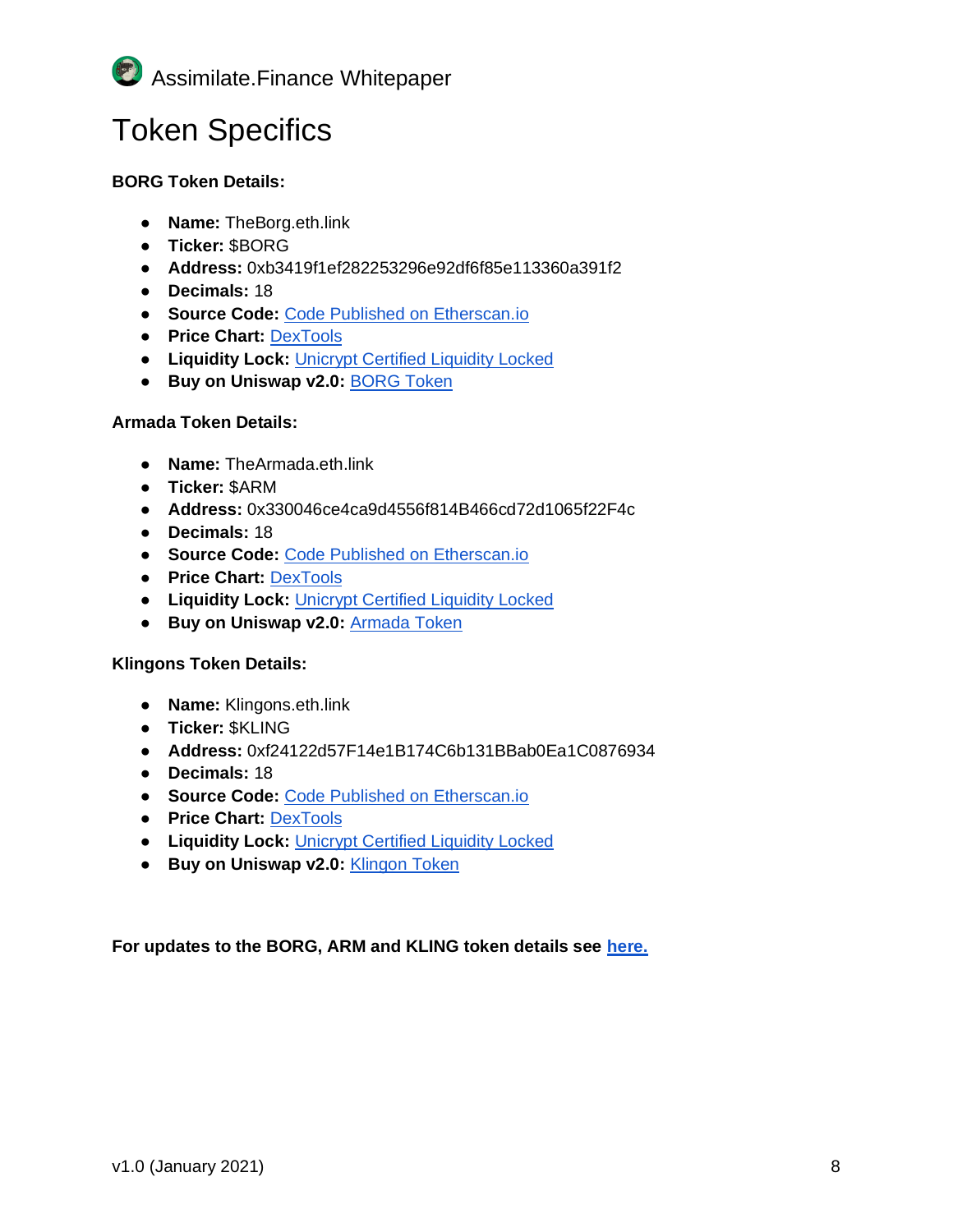# <span id="page-8-0"></span>The Future of Assimilate Finance

## <span id="page-8-1"></span>The Assimilate Finance Roadmap



In the future, we have a few key items coming up:

- **Ferengi Vaults** Staking of (BORG-ETH, ARM-ETH, KLING-ETH) pairs for rewards and collateralized lending of BORG for other tokens in our ecosystem.
- **BORGCORE** Liquidity Generation Event for the BORG Token. Also focused on VG (Volume Generation) to increase self-staking rewards for users.
- **BORGSWAP** Focus on reduced cost swaps between all pairs and ETH within the Assimilate.Finance ecosystem.

The Assimilate.Finance team aims to keep the project fresh and remain at the top of the DeFi chain, by constantly testing and evaluating new tokenomics, we will continue to drive value to \$BORG shareholders.